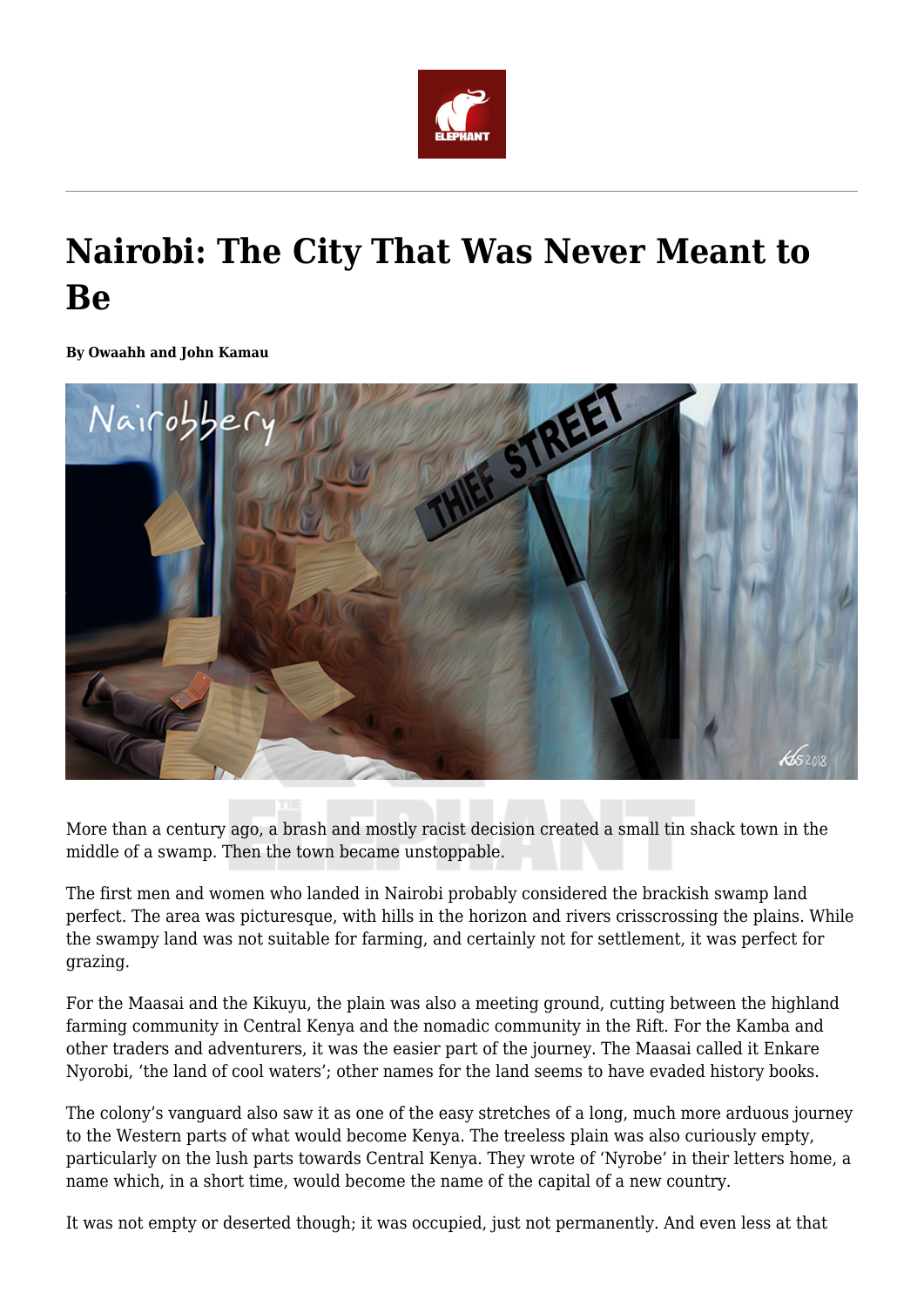point because smallpox and a few other epidemics had cut down the populations of many Kenyan communities.

In 1896, builders of the Lunatic Line set up a small supply depot and a camp on the plains. The original boundaries of what is [now Nairobi were for](http://archive.unu.edu/unupress/unupbooks/uu26ue/uu26ue0o.htm) "*the area within a radius of one and a half miles from the offices of the sub-commissioner of the Ukambani Province*." There was no plan beyond that, and Nairobi was merely one in a chain of such supply depots. The railhead reached Nairobi, the small supply depot between Mombasa and Kampala, in 1899.

With it, a new future began.

## **A cultural melting pot**

The railway management picked Nairobi to be their railway headquarters. But this seemingly arbitrary decision that would put the builders at loggerheads with the colonial government did not involve any proper assessment of the site. Public health would be the key issue in those early years, with the lack of proper drainage making the new town the perfect breeding grounds for epidemics.

But the railway engineers did not see Nairobi as becoming anything more than an Indian township which, they argued, could "*prosper in spite of unsanitary conditions and chronic plague*."

As more people settled on what had become the railway headquarters, a pattern emerged. Europeans settled to the West, Asians to the Parklands side, and Africans to the East. But segregation laws would not become codified until 1908, after yet another bout of the plague. Within the first five years, what had been a sparsely occupied swampy plain was now home to 10,000 people. After Mombasa, Nairobi was now the cultural melting pot of the young British colony.

The railway management picked Nairobi to be their railway headquarters. But this seemingly arbitrary decision that would put the builders at loggerheads with the colonial government did not involve any proper assessment of the site.

With government funding and rich entrepreneurs like [AM Jeevanjee,](https://owaahh.com/alibhai-mulla-jevanjee-the-man-who-built-nairobi/) who had made a fortune supplying material and labour to build the railway, a town sprouted from the swamp. The richest man in Kenya at the start of the 20<sup>th</sup> century, Jeevanjee would later go on an investment spree, building the first law courts, the original Nairobi Club, the first building that housed the National Museum, and many other buildings.

Before the railhead reached Nairobi, the central economic activity for the young town had been big game hunting. By 1900, the town was a single street, driven by commerce as Asian railway builders settled in tin shacks on the plain. Beyond that street "*lay the swamp where frogs lived every night at dusk they used to bark out their vibrant chorus and spread a cloak of deep, incessant sound over the little township*" as Elspeth Huxley writes in *White Man's Country*. The frogs formed part of the ecosystem, providing a rhythmic croaking during the calm nights of a budding young town. It was free music, if not poetry, but it freaked out public health officials.

## **A public health hazard**

Doctors were particularly concerned about the hazards the soggy grounds carried. At 1,750 metres above sea level, colonialists thought Nairobi's temperate climate would limit the development of malaria-carrying mosquitos (an oft-repeated myth, most notably in Al Gore's *An Inconvenient Truth)*. It didn't, and not just because the soggy grounds allowed pools of stagnant water to collect. [Malaria](https://www.ncbi.nlm.nih.gov/pmc/articles/PMC3114797/)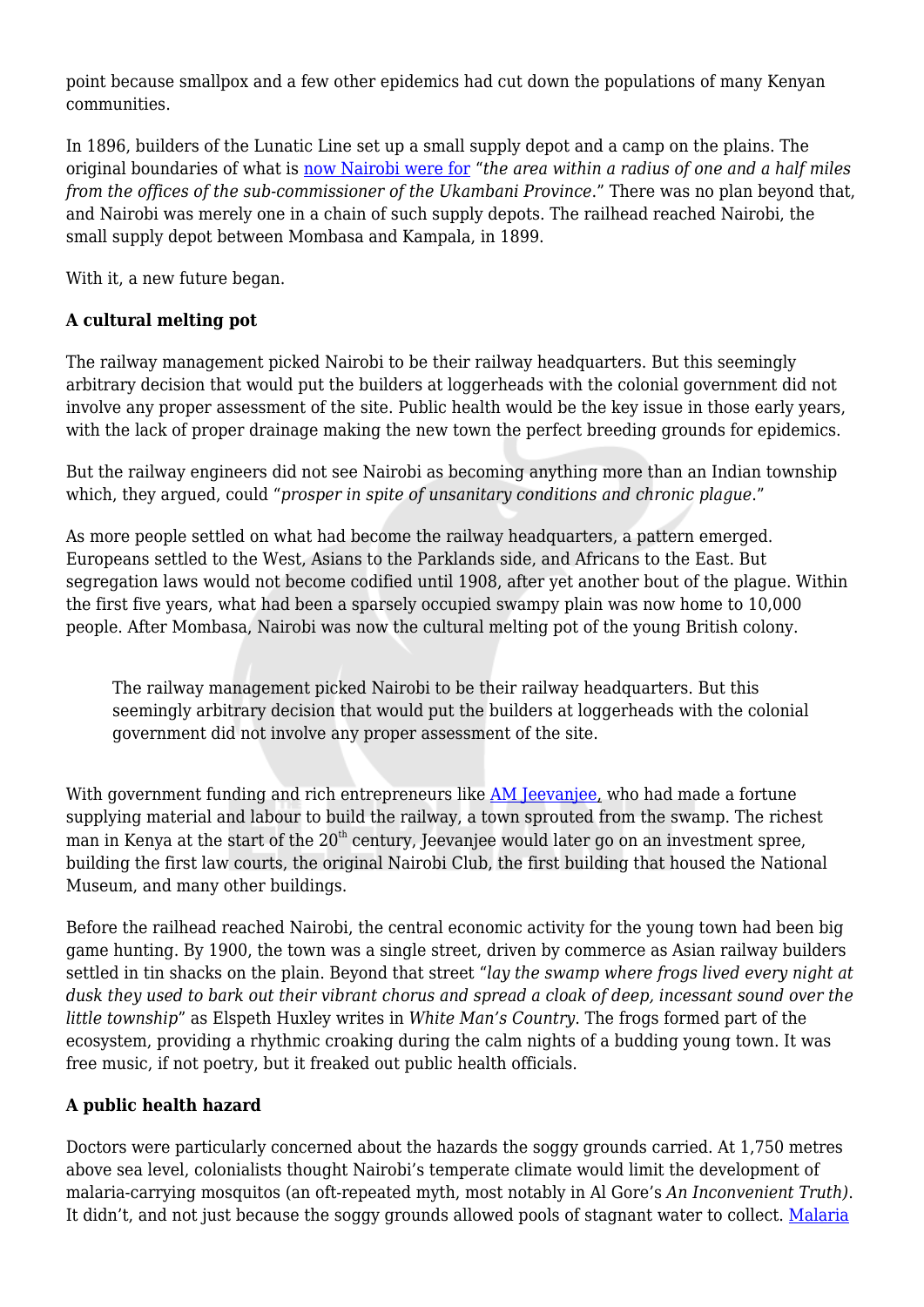[would thrive in the new town](https://www.ncbi.nlm.nih.gov/pmc/articles/PMC3114797/), with 14,000 new malaria cases reported in Nairobi in 1913 alone. But malaria was just one of many health concerns that made doctors want the small town moved to higher ground.

In 1902, the small town faced its first major public health problem. An epidemic of the dreaded bubonic plague erupted along Indian Bazaar. With no sanitation or municipal plans, the main street at the time had played host to rodents, and the animals had in turn brought in the plague, killing several people. The plague was diagnosed by the enigmatic zebra-riding [Dr. Rosendo Ribiero](https://owaahh.com/meet-the-man-who-saved-nairobi-from-the-bubonic-plague/). The Medical Officer, Dr. Alfred Spurrier, ordered the entire street burnt. Everyone was evacuated, and Nairobi's first CBD was torched.

This was probably the point in history when the situation could have been salvaged and the young town moved, but that didn't happen. Instead, lethargy and bureaucracy resulted in a status quo.

At 1,750 metres above sea level, colonialists thought Nairobi's temperate climate would limit the development of malaria-carrying mosquitos…It didn't, and not just because the soggy grounds allowed pools of stagnant water to collect.

In May 1903, Dr. Moffat, a principal medical officer of the East Africa and Uganda Protectorate, called Nairobi dangerous and defective. After another plague in 1904, he recommended relocating residents to modern-day Kikuyu Township. But Moffat left in April 1904, and his successors held the costs of relocation too high.

On 18 May 1906, Sir [James Sadler, commissioner for the Protectorate, wrote to Winston Churchill](https://johnkamau.blogspot.com/2015/05/nairobi-was-built-on-wrong-place.html), Undersecretary of State for the Colonies, complaining about the emergence of Kenya's capital: "…*at the commencement of the 1902 plague…the then-commissioner, Sir Charles Elliot, was strongly of the opinion that the site, which had been selected three years before by the manager of the Uganda Railway without consulting medical or sanitary authorities, was, with its inadequate drainage, unsuitable for a large and growing population. [It is a] depression with a very thin layer of soil or rock. The soil was water-logged during the greater part of the year*."

The letter further reminds Churchill of the 1902 recommendation to move the city "to some point on the hills." Sadler told Churchill this was a critical point in Nairobi's history; that his predecessor had said: "…*when the rainy season commenced, the whole town is practically transformed into a swamp*."

But the Board running the city decided instead to try drain the swampy bazaar area.

Six years before, in 1898, a 25-year-old man called [John Ainsworth](https://johnkamau.blogspot.com/2011/09/john-ainsworth-man-who-built-nairobi.html) had disembarked from a ship at the Port of Mombasa. He was an employee of the colonising company called the Imperial British East African Company, and was ambitious to make a career for himself. Before that year ended, he travelled from Mombasa up to Machakos, and into the tin shack town called Nyrobe. He built his house at Museum Hill to found the colonial administration, much to the chagrin of influential railway builders. Eager to make the swampy plains work, he planted Eucalyptus trees on the swamp to drain the water. Ainsworth's legacy remains to date, with most of his efforts being the only reason why more and more parts of the swamp could be occupied.

Nairobi continued to develop quickly and Sadler finally threw in the towel: "*It is, I admit, too late to consider the question of moving the town from the plains to the higher position along the line some miles to the north. We had a chance in 1902, and I think it was a pity that we did not do so then as advocated by Sir Charles Elliot*."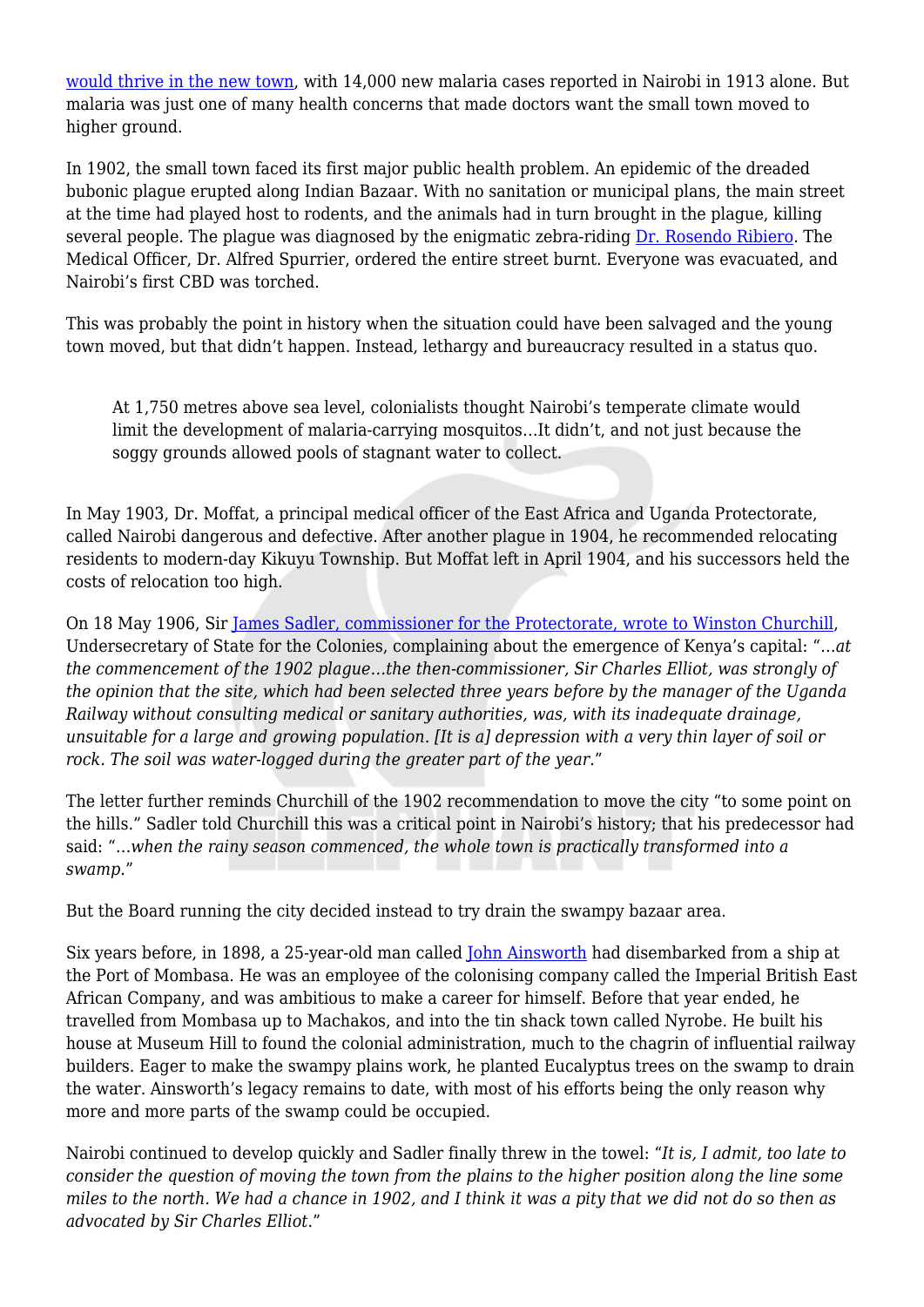But even Sadler did not anticipate the growth – eightfold since 1969, from 500,000 people to 4.4 million today. He said Nairobi would never become "*a city like Johannesburg or a large commercial centre, for if there is a rapid development of industries or minerals in any of the new districts, the centres would spring up around them*."

Churchill accepted this idea and [made the final decision](https://johnkamau.blogspot.com/2015/05/nairobi-was-built-on-wrong-place.html): "*It is now too late to change, and thus lack of foresight and of a comprehensive view leaves its permanent imprint upon the countenance of a new country*."

The colonists had given up, and the town they had once thought would only be occupied by Indians became the centre of the new colony. It would take another six years for the Nairobi Sanitary Commission to be appointed, by which time the city was home to thousands of people. The swampy grounds would pose challenges for builders, medical officers, and town planners.

## **From tin shack town to city**

[Settlers like Ewart Grogan](http://www.businessdailyafrica.com/Ewart-Grogan-and-origins-of-Chiromo-name/-/539444/1371464/-/iorrb4z/-/index.html) believed that the Europeans should have occupied the area from Chiromo up towards and past Westlands. They could then leave the lower plains and its tin shacks to Asians and Kenyan natives. The plan never came to be as the influence of the railway builders carried the day, and by the time it became clear the city would grow, it was too late to move it.

In 1919, Nairobi Township became Nairobi Municipal Council and the boundaries were extended. It would be extended nine years later to cover 30 square miles. Seven years after that, Jim Jameson presented a town planning report with great plans to plant Jacaranda trees. The tin shack town was well on its way to becoming a city, and the future generations of city fathers would have to find a way to deal with the thin layer of soil.

It hired a consultant in the mid-1920s, by which time the town's economic importance made it a *fait accompli*. One colonial officer wrote that the new plan was ambitious, but until it bore fruit, "Nairobi must remain what she was then, a slatternly creature, unfit to queen it over so lovely a country."

More than three decades later, when it became the official capital of a new country, Nairobi still did not have a blueprint.

The initial stubborness of the railway engineers trumped those of the colonial government and its health officials. For that, the latter would pay dearly, facing many epidemics and having to dedicate finances to further drain the swamp. Most of the swamp has now been replaced with skyscrapers and road networks, with insufficient footpaths, drainage and leadership.

The colonists had given up, and the town they had once thought would only be occupied by Indians became the centre of the new colony.

More than a century after its unlikely birth, Nairobi is home to more than 4 million people. The city still reminds that it was once a swamp where rivers criss-crossed at will. One pending idea, which has been revived in the Building Bridges Initiative (BBI) Taskforce report, is to grant the city special status as a capital city. It would mean Nairobi will not have a governor, but the report hopes that it would not "*impede the rights of the Kenyan people to representation at the ward and parliamentary levels*."

In this scenario, only a special status would allow the central government "*the means to provide the services and facilitation necessary to maintaining as a capital city and as a diplomatic hub*." Whether